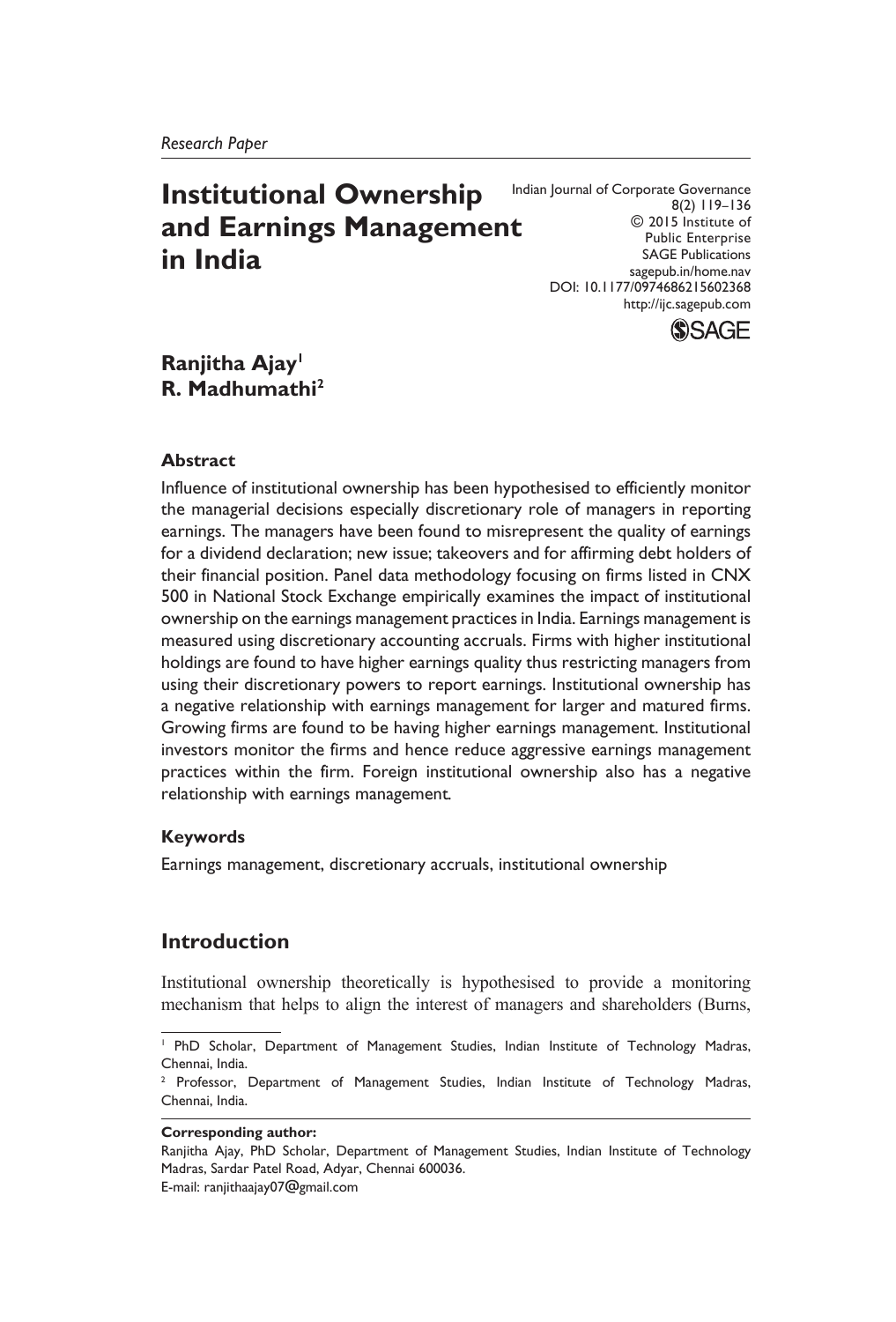Kedia & Lipson, 2010). Institutional investors play a direct (through ownership) and indirect (trading their shares) role in monitoring a firm (Gillan & Stark, 2003). Critics have generally two broad views on the impact of institutional shareholding on firm's earning quality. One argument states that frequent trading and fragmented ownership by institutional investors discourage them from actively involving in the corporate governance of their portfolio of firms (Potter, 1992). On the other hand, studies by Bushee (1998) and Majumdar and Nagaraj (1997) prove that institutional investors play an active role in monitoring and disciplining managerial discretion and therefore help in improving informational efficiency in the capital market.

The institutional investors invest on behalf of their clients and are accountable to them for the investment returns. The primary objective of these investors is to invest in a portfolio of firms that generate maximum possible returns. Considering both short- and long-term investment focus, it is assumed that these institutions may look for firms with good corporate governance practice or actively monitor the firms. However, in the Indian context it has been observed that the institutional investors did not actively monitor the firm performance (Varma, 1997). The practice of earnings management within the firms may therefore pose challenge for these investors. Examining earnings management practices of firms provide information to capital market regulators on improving the disclosure practices of firms such that management discretion is minimised. Also it will help provide an additional tool for ensuring that financial reporting matches the real economic value of the firm (Ajit, Sarat & Verma, 2013). Foreign institutional investors as a part of institutional owners also focus on the earnings management practices of firms in their self-interest. Further earnings management practices could have an impact of business group affiliation and industry differences (Beuselinck & Deloof, 2014; Kim & Yi, 2006).

The growing participation of institutional investors (majority being foreign institutional investors and financial institutions) in Indian stock market iterates the need to examine their role in active monitoring of management's action. This active monitoring may influence the quality of reported earnings of firms. Literature points out that institutional investors having long-term investment goal tend to engage in controlling and monitoring the managers (Chung, Firth & Kim, 2002). However, investors with short-term investment focus do not directly involve in monitoring and make decisions on their shareholding depending on the short-term events of the firm or economy.

# **Institutional Investors' Impact on Earnings Management**

Velury and Jenkins (2006) investigated whether the quality of reported earnings is associated with level of institutional ownership in the corporate structure. They defined institutional investors as large investors such as bank trusts, insurance companies, mutual funds and pension funds that invest on behalf of others (Bushee, 1998). They suggested that there is a general positive association between institutional ownership and earnings quality that is negatively affected by increased ownership concentration. Institutional investors interpret financial information more accurately than individual investors and firms with higher institutional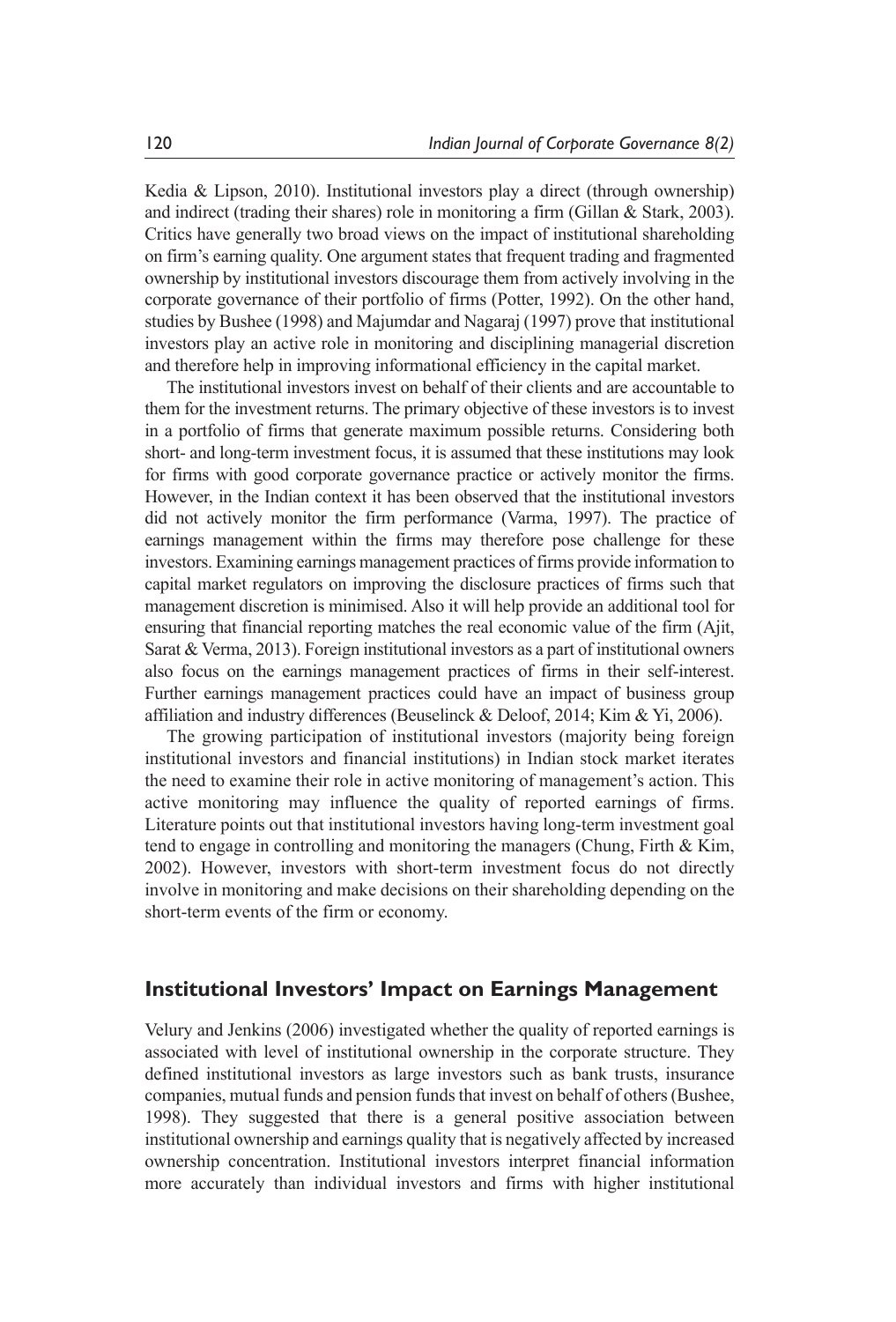ownership are less likely to manage earnings (Bushee, 1998). Active monitoring hypothesis assumes that the institutional investors invest large magnitude of wealth in a firm, hence tend to actively participate in managing their investment. Studies support the view that institutional investors actively monitor firms and thus reduce the incidence of aggressive earnings management. Brous and Kini (1994) studied the association between the announcement-period abnormal stock price reaction and announcement-period abnormal earning forecast revisions (current year and five-year earnings growth). They found a significant positive relationship between announcement-period abnormal stock price returns and institutional ownership. However, they did not find any relationship between analysts' abnormal forecast revision in current year earnings and institutional ownership, but found a positive and significant relation between abnormal forecast revisions in five-year earnings growth and institutional ownership.

Bushee (1998) hypothesised that higher percentage of institutional holdings in a firm increases the likelihood of managers' cuts on research and development (R&D) to meet short-term earnings goal. However, the study concluded that managers are less likely to cut R&D to reverse an earnings decline when institutional ownership is high. This evidence supports the view that large stockholdings of institutional investors allows them to monitor and discipline managers and ensures that managers choose R&D level that maximises long-term value rather than to meet short-term earnings goal. Majumdar and Nagarajan (1997) found evidence that the presence of institutional investors in firms is associated positively and significantly with relatively higher spending on R&D and capital expenditures. Markets take a long-term view of corporate actions and the increase in the percentage of institutional ownership structure is positively associated with the instances of long-term behaviour of firms.

Koh (2003) discusses the short- and long-term oriented institutional investors and earnings management. It has been found that institutional investors' trading are sensitive to current earnings news of the firm. Underperformance of firm, that is, decline in current earnings, may lead to selling of shares by institutional investors. Excessive focus on current earnings by institutional investors may create incentive for managers to manage earnings upward (Potter, 1992). Also manager's compensation is linked to both current earnings performance and share price performance of the firm. Hence managers may indulge in aggressive earnings management practices (Potter, 1992). Koh (2003) investigated a non-linear association between institutional investors and income increasing discretionary accruals and the result supports the predicted non-linear association. The result indicated positive association between institutional ownership and income increasing discretionary accruals within lower region of institutional ownership and a negative association within the higher institutional ownership region which is consistent with the long-term oriented view of institutional investors.

Marsh (1990) noted that as the performance of fund manager is evaluated over shorter time period, this forces the fund managers to beat the index. Hence under tremendous pressure they sell stock of firms with poor corporate governance rather than interfering in the functioning of the firm and incur monitoring cost. Hence short-term performance measurement works against the active monitoring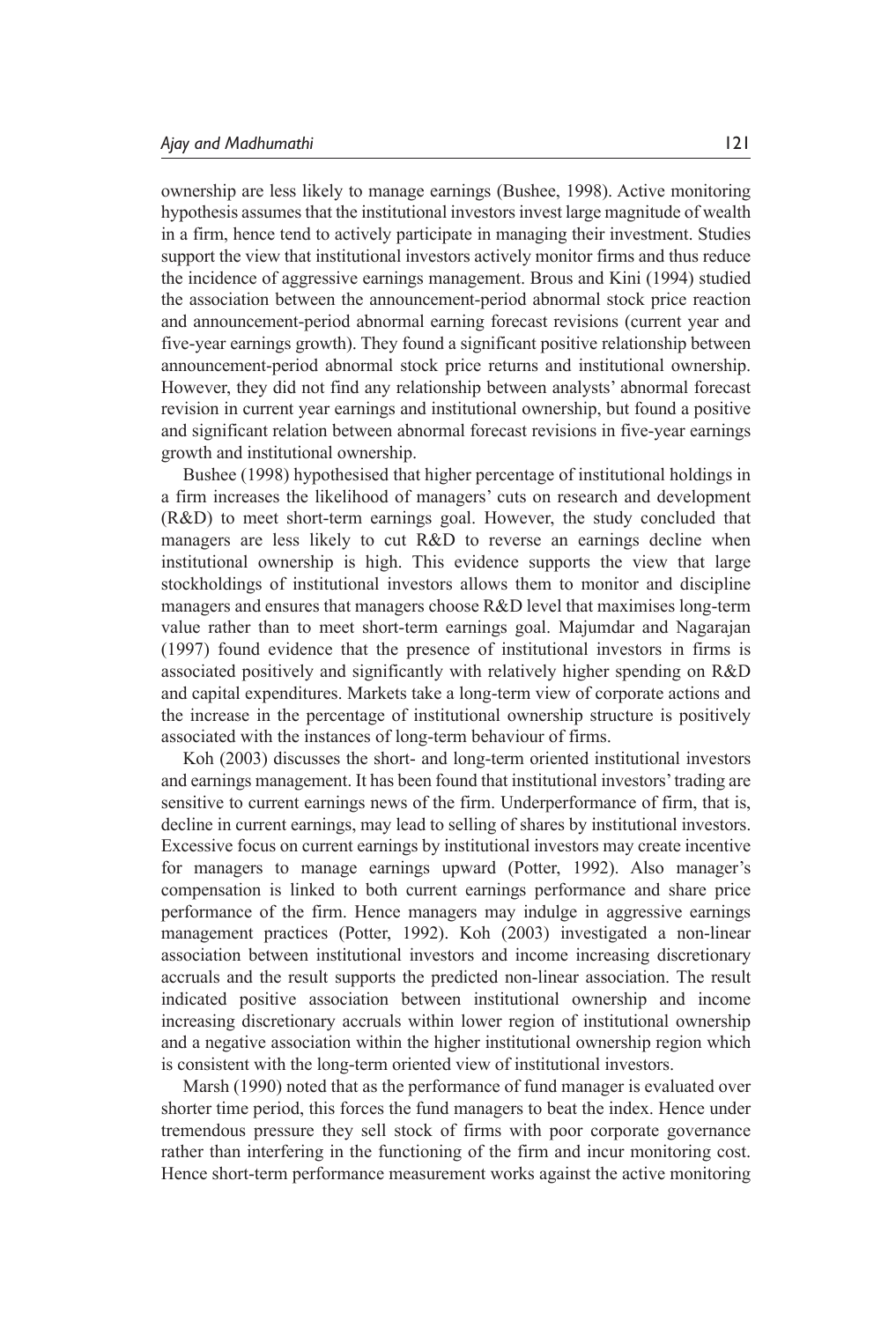by institutional investors. The short-term focus of institutional investors forces the fund managers to buy or sell stocks depending upon the earnings expectation of firms in which they invest (Graham, Harvey & Rajgopal, 2005). This gives incentives for the firm to focus on meeting or beating the short-term earnings targets to avoid earnings surprises.

Private benefit hypothesis argues that large institutional investors have access to private information of the firm and they can exploit this for trading purposes. If the firm has concentrated ownership structure, they may not encourage management to report high-quality earnings as it can be exploited by institutional investors for their own benefit. Private benefit hypothesis assumes a negative relationship between concentrated ownership and earnings quality. Potter (1992) examines the relation between the level of institutional investor ownership and the magnitude of security price variability at quarterly earnings announcement dates. The results indicated that the degree of price variability at quarterly announcement increases with the level of institutional investor ownership after controlling for firm size, earnings response coefficients and earnings variability. Further the study emphasised on the need to examine whether the presence of institutional investors, structure of institutional trading in the capital market or any other factor is responsible for the positive association between percentage of institutional ownership and security price variability during quarterly earnings announcement.

In the Indian context, Sarkar and Sarkar (2000) found that institutional investors do not play an active role in corporate governance, however as the equity holding in a firm increases monitoring role becomes effective. The impact of board characteristics on earnings management on 500 large Indian non-financial firms is studied by Sarkar, Sarkar & Sen (2008). They report that board quality is important for earnings management. Also they found that domestic institutional owners help to mitigate the adverse effect of controlling shareholders on corporate boards. Sarkar, Sarkar & Sen (2013) studied the relationship between insider control and opportunistic earnings management focusing on the effect of business group affiliation. They found a U-shaped relationship between insider control and earnings management. This relationship is found to be stronger for business affiliated firms than stand-alone firms. Business group affiliation enables the controlling shareholders to divert resources from one affiliate to another. Indian firms enter into new line of business by floating a new firm which is affiliated to a particular business group. Beuselinck and Deloof (2014) found that Belgian firms affiliated to business groups manage earnings more than stand-alone firms. Also the study indicates that fully owned group firms with majority shareholders have lower quality of earnings than groups with minority shareholders. The earnings management within group firms is mostly achieved using intra-group transactions. Ajit et al. (2013) studied the earnings management practices of nonfinancial publicly listed Indian firms during the year 2008–2011. The result indicated that discretionary accrual is 2.9 per cent of total asset in these firms. Also small-sized firms are found to have relatively higher earnings management practice than medium and large-sized firms. Ghosh (2011) examined how firm ownership relates to auditor choice for the year 2005 in India using Jones (1991) measure. The analysis indicates that firms having high discretionary accruals are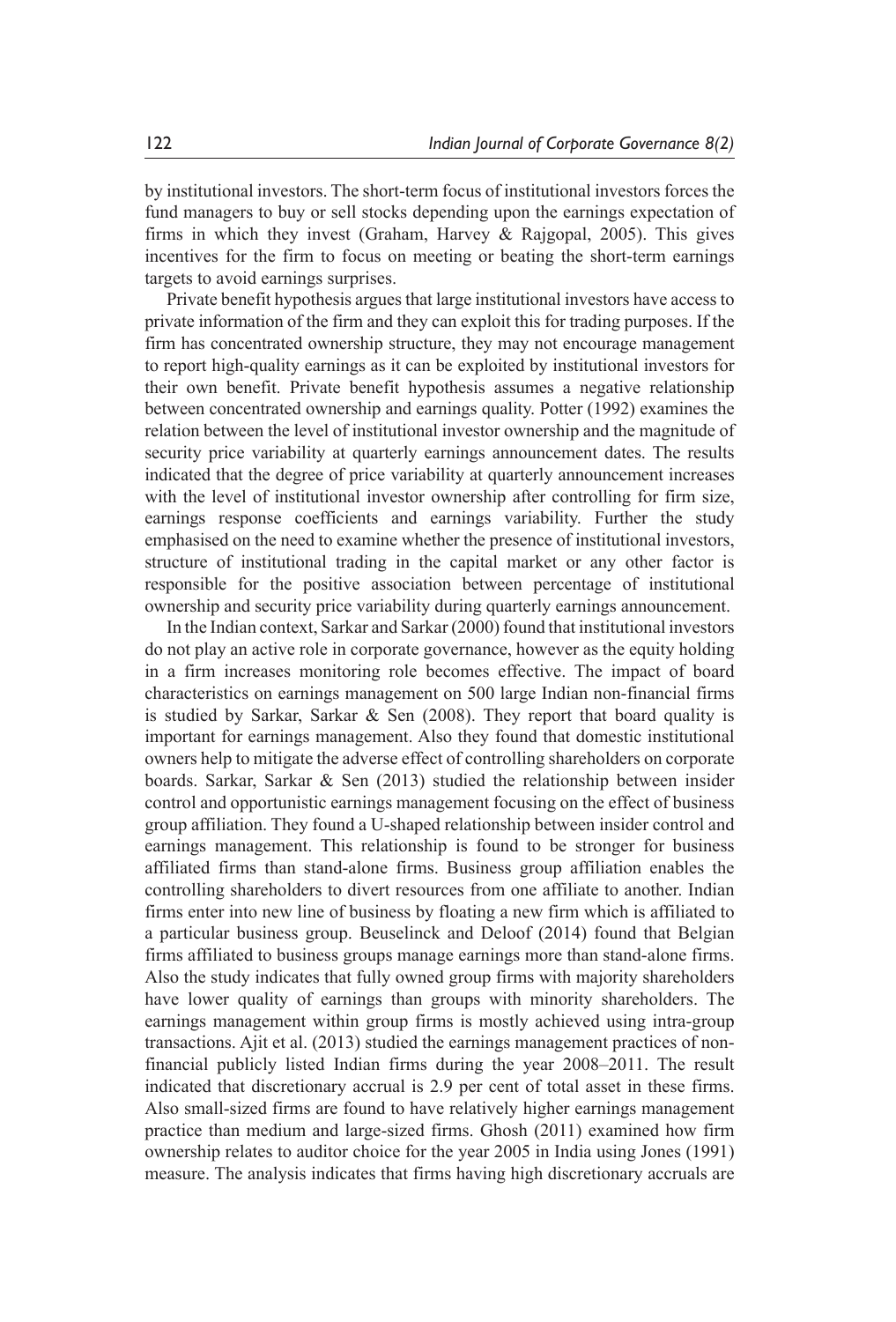less likely to be audited by domestic entities and also foreign-owned firms and private firms are less likely to prefer domestic auditors. However, the study is confined to a single point in time and hence the findings are viewed as preliminary.

Large firms tend to be under scrutiny by the outsiders such as analysts than smaller firms. Hence managers of large firms may have less opportunity to exercise their accounting discretion. Large-sized firms have more sophisticated internal control system and have more competent internal auditors (Kim, Liu & Rhee, 2003). Hence larger firms are less prone to earnings management than smaller firms. Watt and Zeimmerman (1986) argue that firms having higher leverage tend to violate the debt covenants; hence, these firms are more likely to engage in earnings management. Firms having higher amount of leverage engage in aggressive use of earnings management in their effort to avoid debt covenants violation. Ghosh and Moon (2010) document a non-monotonic (curvilinear) relation between debt and earnings quality. They suggest that firms with higher debt level have lower earnings quality which increases the cost of borrowings since the benefits from avoiding debt covenants exceeds cost of borrowings. Dechow and Skinner (2000) compared firms with high accruals and low accruals and found firms with high accruals are characterised by lower leverage. Jensen's (1986) argument that higher amount of debt reduces manager's opportunistic behaviour and imply that higher level of leverage may restrict manager's ability to manipulate the income increasing accruals.

Lower profitability may motivate managers to inflate earnings in order to avoid signalling negative earnings surprises in the capital market that may have a significant impact on firm's market based performance. On the other hand higher profitability leads to earnings smoothing to report lower profits for availing tax incentives. Myers (1977) points out firms with higher investment opportunities have higher agency costs of debt. The managers of such firms may have an incentive to manage these discretionary investments for manipulative purposes. It is difficult to control and monitor high-growth firms and hence opportunistic behaviour of managers in such firms further push the earning management practices. Therefore, high-growth firms tend to have low earnings quality (AlNajjar & Riahi-Belkaoui, 2001).

Active monitoring hypothesis argues that institutional investors engage actively in monitoring the firms in which they make large investments and hence a negative relationship is expected between the institutional ownership and earnings management (Bushee, 1988). Private benefit hypothesis states that institutional investors have access to information about the firms which can be used for trading purposes. Hence, higher the concentration of block holder's ownership lesser will be earnings quality. As the ownership become concentrated private information available about the firms can be exploited and under such circumstances large block holders may not be encouraging managers to report high quality earnings (Velury & Jenkins, 2006). Literature emphasises the significant influence of institutional ownership on the quality of reported earnings (Koh, 2003; Potter, 1992; Sarkar et al., 2008; Velury & Jenkins, 2006). The identification of the level of institutional ownership that has significantly contributed to the active monitoring hypothesis would indirectly indicate the high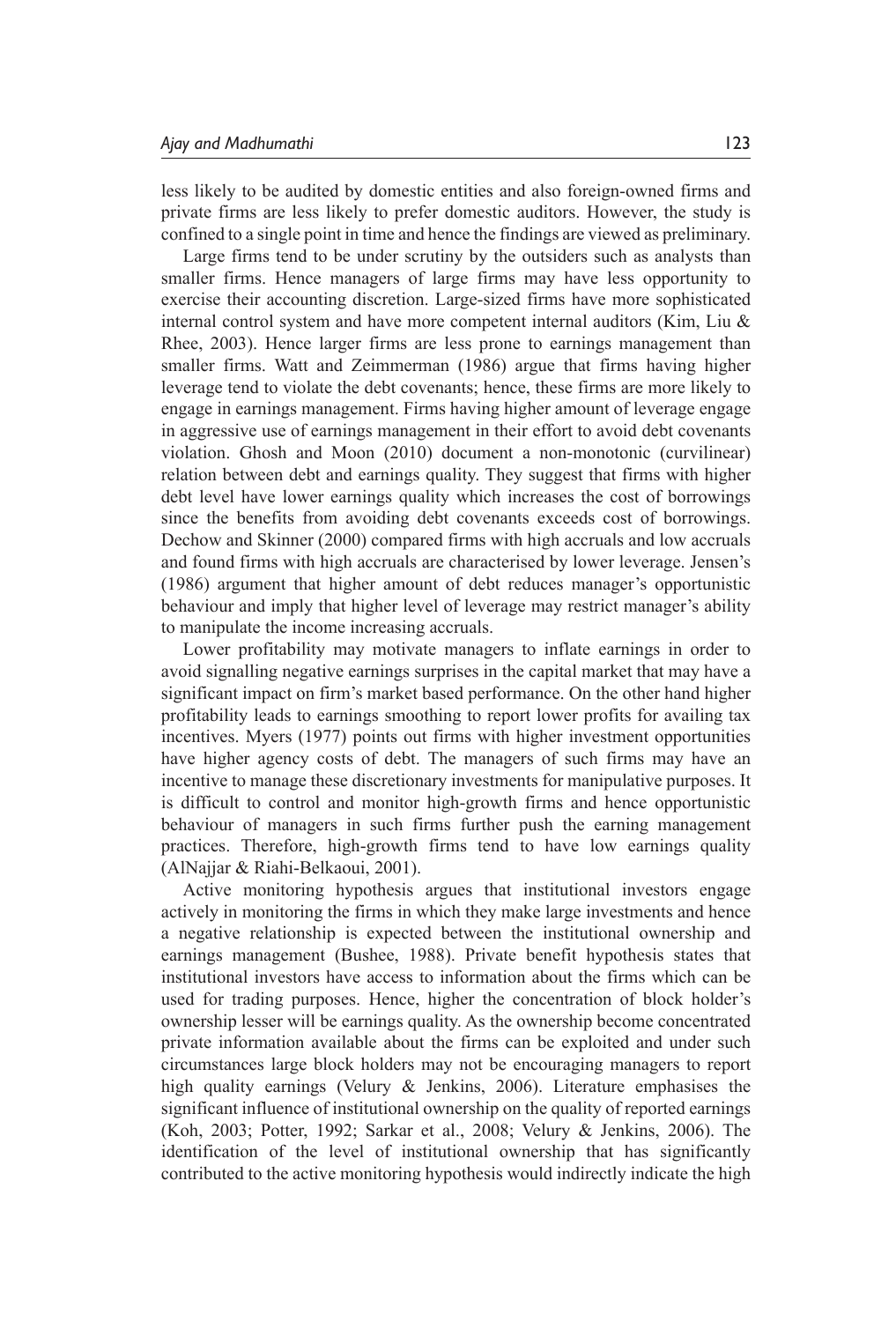quality of earnings. Two models are hence proposed to test the ownership influence on earnings quality.

# **Research Methodology**

Discretionary accruals measure the dependent variable earnings management. The impact of firm characteristics, such as, leverage, performance, size, age, growth opportunity and agency cost, is also examined. Panel data methodology helps to address the issue of unobserved heterogeneity problem. The following subsection elaborates the sample selection procedure, estimation methodology and variables measurement.

### *Sample Selection*

The focus is on non-financial firms as the regulatory environment of financial firms (banks and insurance sectors) and government-owned enterprise requires a different focus than non-regulated manufacturing and service sector (Sarkar et al., 2008). Financial firms are excluded due to their tight regulatory control and their inclusion would distort the study since their regulation enforces specific directives on disclosure of their earnings to the public. Government-owned firms are excluded since their governance mechanism does not fully rely on market. Information from PROWESS database, maintained by Centre for Monitoring Indian Economy (CMIE) for the period 2008–2013 on 393 firms listed in CNX 500 list constitute the sample. CNX 500 is India's first broad-based benchmark of Indian capital market and represents about 96.76 per cent of the free float market capitalisation of stocks listed on National Stock Exchange (NSE) as on 31 December 2013.

Manufacturing firms constitutes 85 per cent of final sample while remaining sample consists of firms in service sector (Table 1). Business group affiliates (71.5 per cent) and stand-alone firms (28.4 per cent) differentiation of the sample would help to understand the issues of earnings quality further. Prowess group classification is used to identify group affiliation.

| Period: 2008-2013                          | <b>No. of Firms</b> | % of Final Sample |
|--------------------------------------------|---------------------|-------------------|
| Initial sample of CNX 500 listed firms     | 500                 |                   |
| Less: Financial and government-owned firms | (107)               |                   |
| Final sample                               | 393                 | 100               |
| Manufacturing firms within final sample    | 336                 | 85.49             |
| Service firms within final sample          | 57                  | 14.50             |
| Business affiliates within final sample    | 281                 | 71.50             |
| Stand-alone firms within final sample      | 112                 | 28.49             |

#### **Table 1. Sample Selection Procedure**

**Source:** CMIE Prowess Database.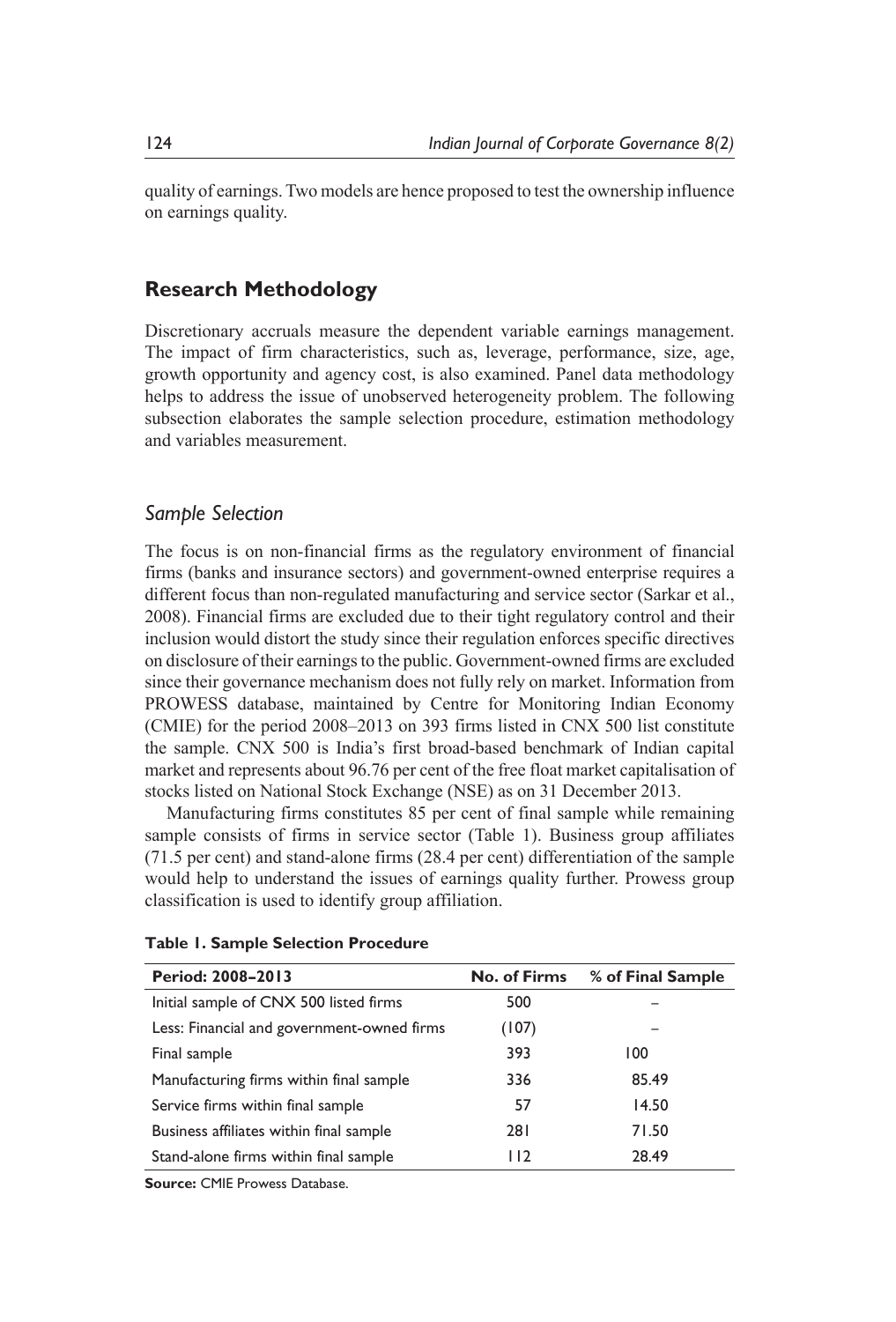# *Model Specification and Variable Measurement*

The test of equality of means across levels of institutional ownership is performed using parametric (t-test) and non-parametric analysis (Mann–Whitney test). Parametric test assumes that data is approximately normally distributed while non-parametric analysis does not rely on the shape or parameter of underlying population distribution. Using both techniques increases the robustness of the comparison analysis. The results of both the analysis can be compared and substantiated with each other.

Multivariate analysis proposes four different models to test the impact of institutional ownership on earnings quality. Models 1 and 2 consider the level of institutional ownership (dummy variable) while Models 3 and 4 use the percentage of institutional ownership.

- 1. **Discretionary accruals**  $= f$  (level of institutional ownership, size, age, leverage, performance, growth opportunity, agency cost, industry dummy, group dummy)
- 2. **Discretionary accruals**  $=f$  (level of foreign institutional ownership, size, age, leverage, performance, growth opportunity, agency cost, industry dummy, group dummy)
- 3. *Discretionary accruals = f* (institutional ownership, size, age, leverage, performance, growth opportunity, agency cost, industry dummy, group dummy)
- 4. **Discretionary accruals**  $= f$  (foreign institutional ownership, size, age, leverage, performance, growth opportunity, agency cost, industry dummy, group dummy)

The magnitude of abnormal accruals has been used to search for the evidence of earnings management (Kim et al., 2003). Larger abnormal accruals suggests more earnings management and vice versa (Velury & Jenkins, 2006). Total accruals represent both discretionary accruals (abnormal accruals) and nondiscretionary accruals. The residual method from the regression of total accruals on other factors captures the discretionary component of accruals (modified Jones method (Dechow, Sloan & Sweeney, 1995). Total accruals and discretionary accruals calculation are shown in Appendix. Variations used to measure discretionary accruals are (i) absolute value of residuals (unsigned discretionary accruals) and (ii) income increasing and income decreasing accruals.

Institutional ownership is represented as the ratio of institutional shareholding to the total number of outstanding shares (Koh, 2003). A dummy variable is used to measure the level of institutional ownership where institutional holdings higher than the mean value of 21.62 per cent are coded as 1 else 0. Equity ownership by foreign institutional investor's is calculated within institutional investors. Level of foreign institutional ownership is also a dummy variable where ownership above 11.87 per cent is coded as 1 else 0. Firm size is measured as the natural log of total assets (Koh, 2003). Leverage is measured as the ratio of total borrowings to the total assets of the firm (Bhaduri, 2002). Ratio of earnings before interest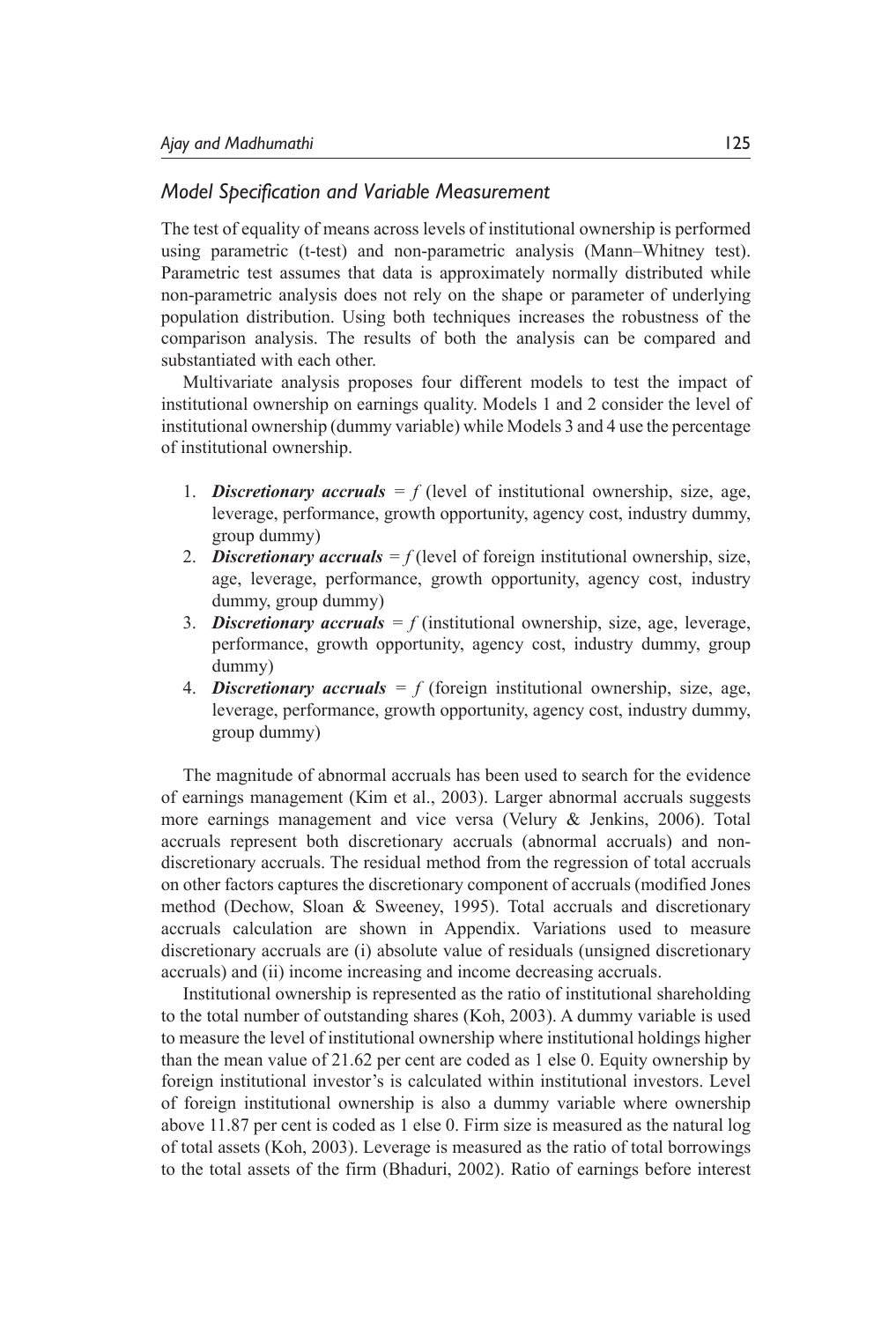and tax to total assets examines the influence of firm's return on assets (performance) on earnings management. Growth opportunity is measured using change in firm's asset over successive periods. Agency cost is represented in terms of firm's advertising and research and development expenditures following Myer's (1977) underinvestment agency cost argument. The industry dummy classifies firms into manufacturing (coded as 1) and service sector (coded as 0). Group dummy captures the difference between business groups affiliated firms (coded as 1) and stand-alone firms (coded as 0).

# **Empirical Results**

### *Summary Statistics*

The average absolute discretionary accruals are approximately16 per cent of total assets for the firms for the full sample across years (2008–2013) (Table 2). Discretionary accruals are classified as income increasing (positive accruals) and income decreasing (negative accruals).

|                                                                  | Mean     | <b>Standard</b><br><b>Deviation</b> | <b>Minimum</b> | <b>Maximum</b> |
|------------------------------------------------------------------|----------|-------------------------------------|----------------|----------------|
| <b>Absolute discretionary</b><br>accruals (as % of total assets) | 0.164    | 0.284                               | 0              | 9.410          |
| <b>Positive discretionary</b><br>accruals (as % of total assets) | 0.178    | 0.383                               | 0.000          | 9.410          |
| <b>Negative discretionary</b><br>accruals (as % of total assets) | $-0.156$ | 0.150                               | $-0.000$       | $-1.164$       |
| Institutional ownership (%)                                      | 21.629   | 13.237                              | .01            | 75.41          |
| <b>Foreign institutional</b><br>ownership (%)                    | 11.872   | 10.353                              | 0              | 64.7           |
| Leverage (Borrowings/Total<br>assets)                            | 0.236    | 0.189                               | 0              | 0.794          |
| <b>Performance (EBITD/Total</b><br>assets)                       | 0.075    | 0.074                               | $-0.287$       | 0.756          |
| Size (inches)                                                    | 10.052   | 1.291                               | 5.831          | 14.974         |
| Age (years)                                                      | 35.272   | 25.157                              | ı              | 150            |
| <b>Growth Opportunity (%)</b>                                    | 0.236    | 0.488                               | -1             | 16.35          |
| Agency cost (R&D +<br><b>Advertising/Total assets)</b>           | 0.285    | 4.168                               | 0              | 18.911         |

**Table 2.** Summary Statistics (*N* = 2322)

**Source:** Authors' analysis.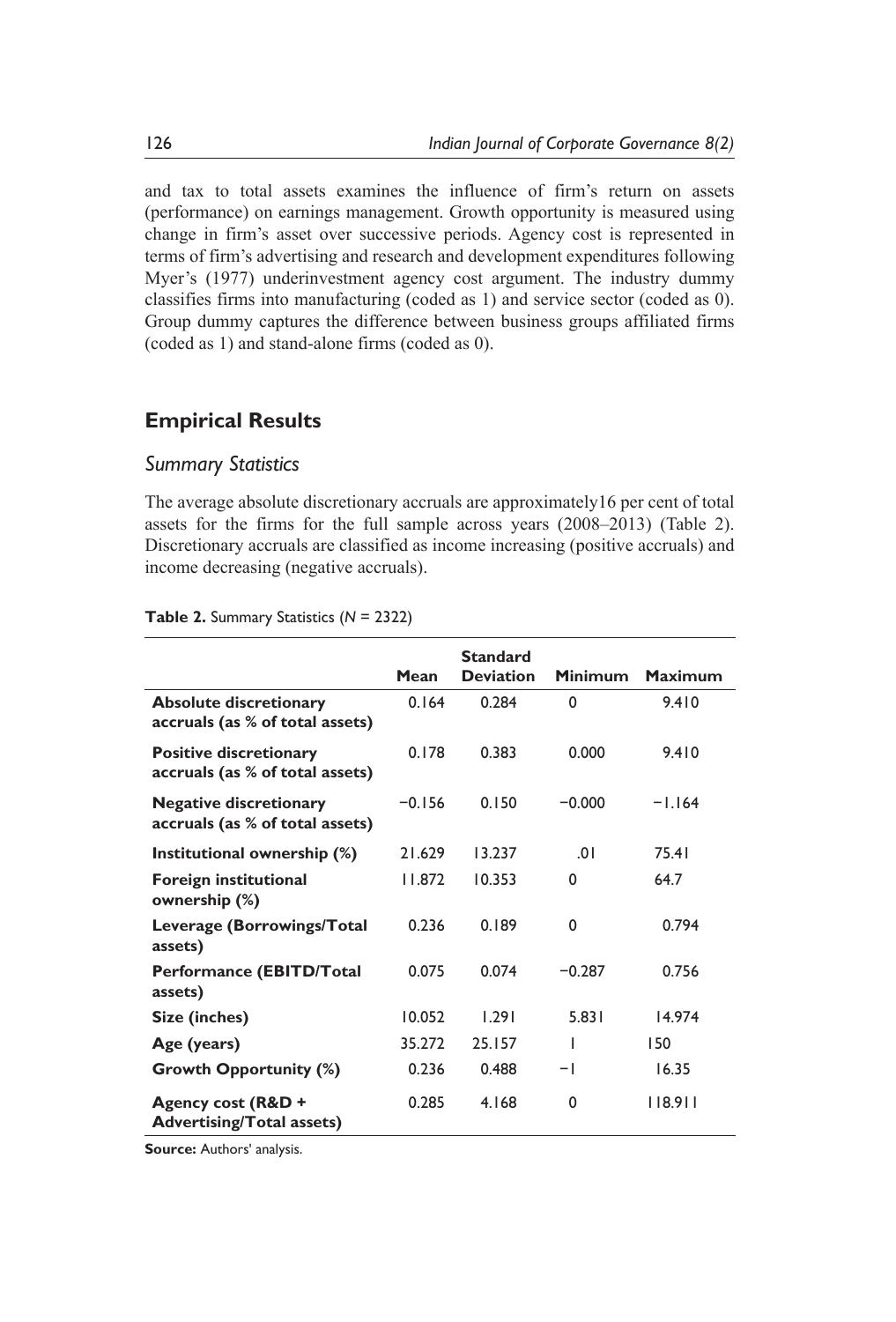Positive accruals are 17.8 per cent of total assets; however, negative accruals are 15.6 per cent of total assets. The average percentage of institutional ownership is found to be 21 per cent of total common shares outstanding. Institutional ownership percentages range between 0.01 per cent (minimum) and 75.41 per cent (maximum) with the standard deviation of 13.23 per cent. Foreign institutional investors hold on an average 11.87 per cent of total shareholding with maximum holding of 64.7 per cent across firms and over time. The average borrowings of firms (leverage) are 23.5 per cent of total assets. Performance measuring return on asset is 7.6 per cent of total assets. The average size (measured as the natural logarithm of total assets) of the total sample is 10.04, which is approximately equal to `35,840 million worth of total assets in the firm. The change in total assets over the period which captures the growth opportunity of firms is 23.6 per cent. The average age of firms in the sample is found to be 35. The agency cost reflecting the discretionary expenses shows an average of 28.5 per cent of total sales.

### *Relationship between Variables*

Institutional ownership and foreign institutional ownership show a significant negative relationship with discretionary accruals and is statistically significant at the 1 and 10 per cent levels, respectively (Table 3). Leverage and performance are positively related to discretionary accruals. Size, age and agency cost shows a statistically significant negative relationship with abnormal accruals. Growth opportunity is showing statistically significant positive relationship with discretionary accruals. Overall the results reveal that there is not much correlation between the variables used and hence reduces the concern of multi-collinearity for further data analysis.

|              | DA         | <b>INST</b> | <b>LEV</b>         | <b>PER</b>                               | <b>SIZE</b> | <b>AGE</b> |      | <b>GRW AGEN</b> |
|--------------|------------|-------------|--------------------|------------------------------------------|-------------|------------|------|-----------------|
| DA           |            |             |                    |                                          |             |            |      |                 |
| <b>INST</b>  | $-0.08***$ |             |                    |                                          |             |            |      |                 |
| FII          | $-0.03*$   |             |                    |                                          |             |            |      |                 |
| <b>LEV</b>   | $0.05***$  |             |                    |                                          |             |            |      |                 |
| <b>PER</b>   | $0.04***$  |             | $0.08*** -0.53***$ |                                          |             |            |      |                 |
| <b>SIZE</b>  | $-0.06***$ | $0.34***$   |                    | $0.24***$ -0.15***                       |             |            |      |                 |
| AGE          | $-0.09***$ |             | $0.13*** -0.04**$  | $0.05***$                                | $0.13***$ 1 |            |      |                 |
| <b>GRW</b>   | $0.69***$  | $-0.02$     |                    | $0.05***$ $-0.07***$ $-0.03*$ $-0.08***$ |             |            |      |                 |
| $AGEN -0.01$ |            | $-0.00$     | $0.06*** -0.00$    |                                          | $0.04**$    | $-0.00$    | 0.00 |                 |

**Table 3.** Relationship between Variables

**Source:** Authors' analysis.

**Notes:** 1. *\*\*\**, *\*\** and \* indicate statistical significance at 1, 5 and 10 per cent levels, respectively*.* 2. Spearman correlation analysis shows similar result as reported in Table 3 (Pearson correlation analysis) and, hence is not shown in the table for brevity.  $DA = Absolute$  discretionary accruals; INST = Institutional ownership; FII = Foreign institutional ownership; LEV = Leverage; PER = Performance; SIZE = Size; AGE = Age; GRW = Growth opportunity; AGEN = Agency cost.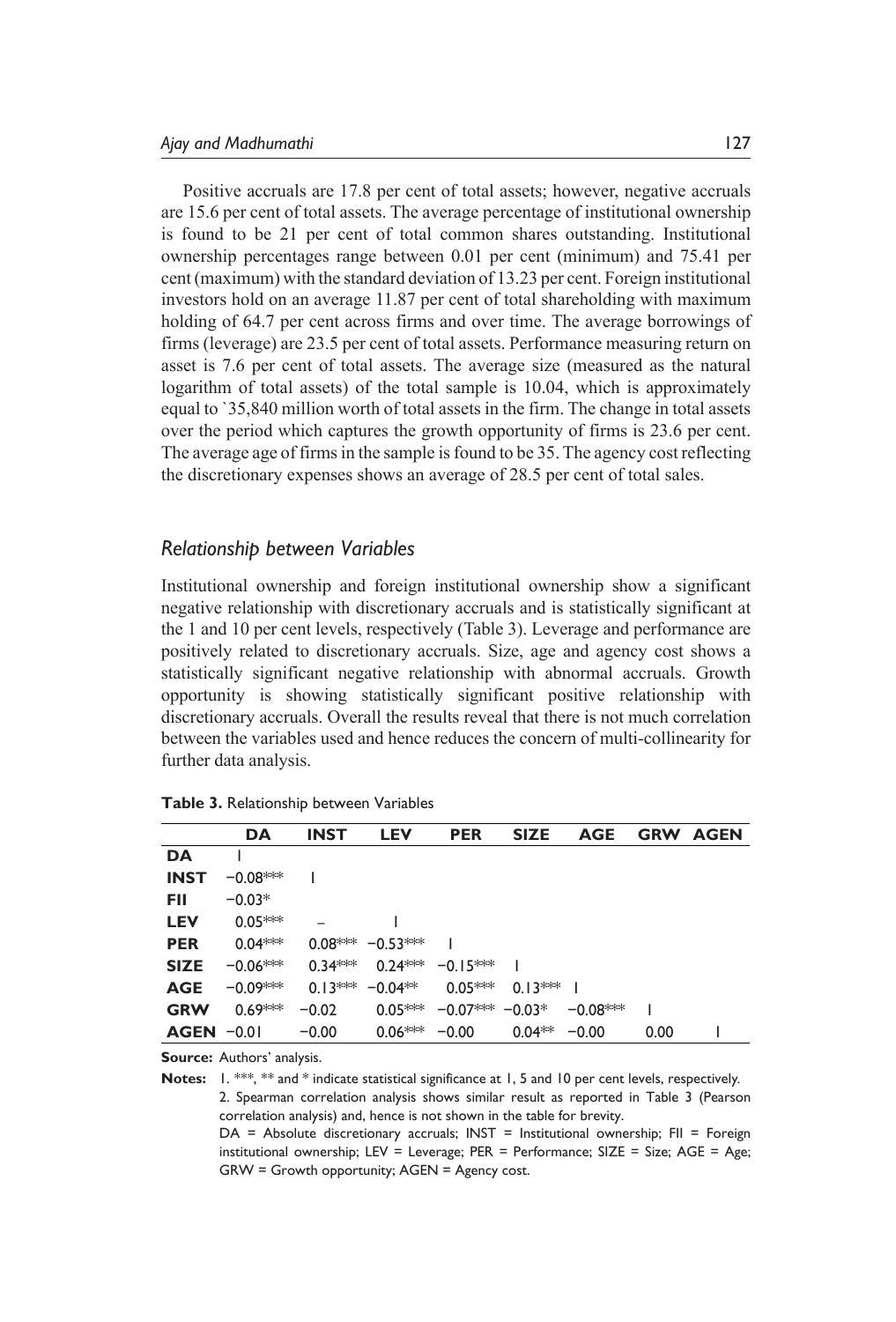### *Comparison across Levels of Institutional Ownership*

Institutional and foreign institutional ownership classified as high and low level (Table 4) is based on the average value of institutional (21.62 per cent) and foreign institutional (11.87 per cent) ownership over the period 2008–2013. Equity holding higher than average value of institutional ownership (21.62 per cent) is classified as high level and those lower than average value is classified as low level. Similar classification is employed for the foreign institutional ownership, which is a component of total institutional ownership. Parametric (t-test) and nonparametric (Mann–Whitney test) technique compares the difference in unsigned discretionary accruals and signed accruals across the sample.

|                                              |             | Level of Institutional Ownership |          |                |          |                     |  |
|----------------------------------------------|-------------|----------------------------------|----------|----------------|----------|---------------------|--|
|                                              |             |                                  |          |                |          | <b>Mann-Whitney</b> |  |
|                                              |             | Mean                             |          | t-Test         |          | <b>Test</b>         |  |
|                                              | <b>High</b> | Low                              |          |                |          |                     |  |
| <b>Variables</b>                             | level       | level                            | t-Value  | <b>p-Value</b> | z-Value  | <b>p-Value</b>      |  |
| <b>Absolute DA (as</b><br>% of total assets) | 0.144       | 0.179                            | 2.929    | 0.003          | 3.033    | 0.002               |  |
| Positive DA(as %<br>of total assets)         | 0.156       | 0.199                            | 1.856    | 0.063          | 2.327    | 0.020               |  |
| <b>Negative DA(as</b><br>% of total assets)  | $-0.144$    | $-0.162$                         | $-2.151$ | 0.031          | $-1.057$ | 0.290               |  |

|  |  | <b>Table 4.</b> Comparison of Discretionary Accruals across Institutional Ownership |  |  |  |
|--|--|-------------------------------------------------------------------------------------|--|--|--|
|--|--|-------------------------------------------------------------------------------------|--|--|--|

**Source:** Authors' analysis.

**Notes:** 1. DA = discretionary accruals.

 2. The average value of high and low level of institutional ownership is 33.61 per cent and 11.39 per cent, respectively.

Table 4 indicates that firms with higher institutional ownership have lower absolute discretionary accruals (higher earning quality) than firms with lower level of institutional ownership and the difference is statistically significant at 1 per cent significant level (Velury & Jenkins, 2006). Also firms with higher institutional ownership are found to have lower positive and negative accruals and the difference is statistically significant. Similar result is found except for income decreasing accruals using non-parametric technique as reported on Table 4.

Absolute discretionary accruals and signed accruals are found to be lower for firms with high level of foreign institutional ownership; however, the difference is statistically insignificant except for negative accruals using parametric analyses (Table 5). On the other hand non-parametric analysis (Mann–Whitney test) indicates that absolute discretionary accruals and positive accruals are significantly (at 1 per cent significance level) low for high level of foreign institutional ownership. Based on the non-parametric tests we can conclude that firms have lower quality of earnings when the institutional ownership is lower (Chung et al., 2002). The impact of institutional holdings on accruals is established through panel data analysis.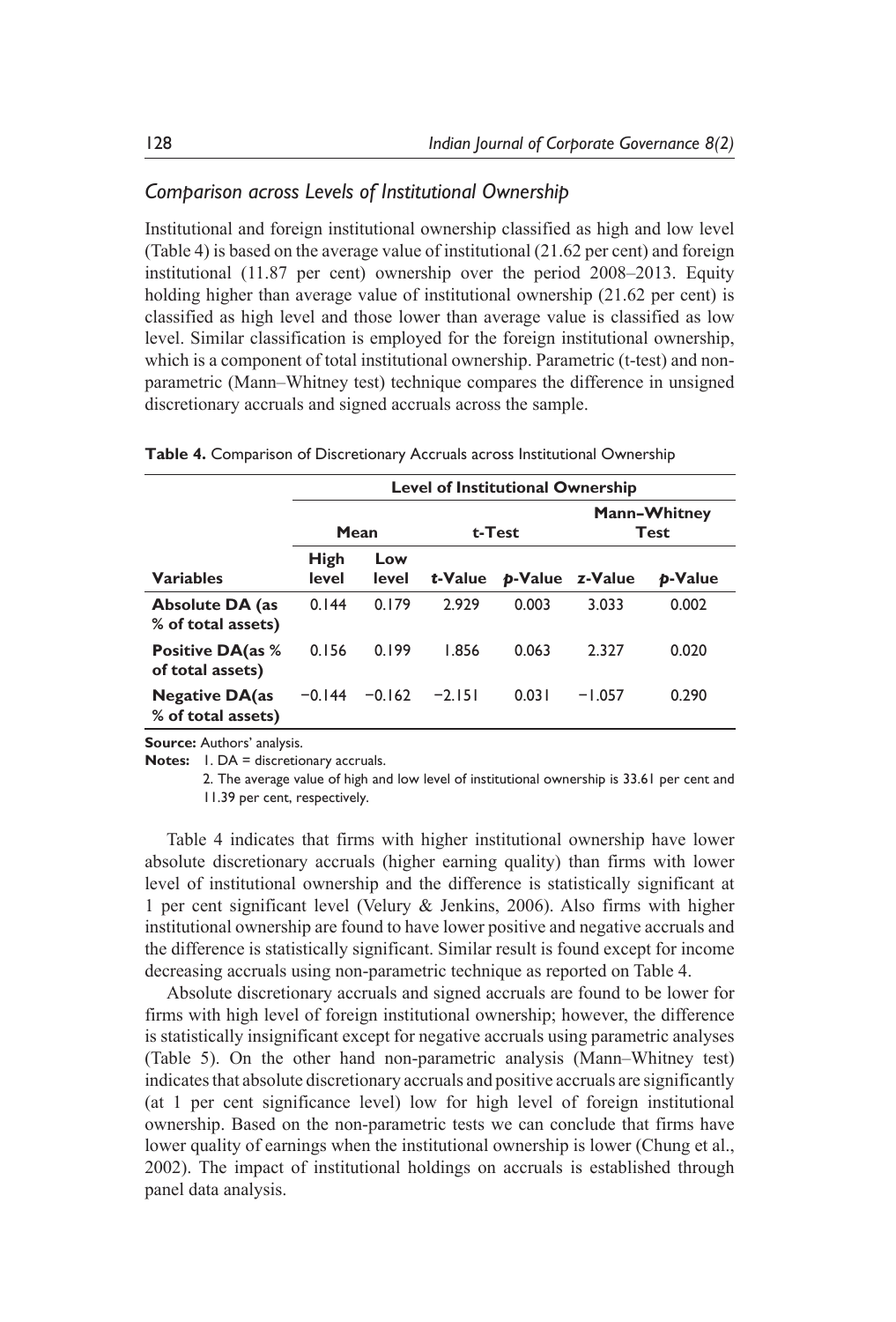|                        | <b>Level of Foreign Institutional Ownership</b> |          |         |                |                          |                |
|------------------------|-------------------------------------------------|----------|---------|----------------|--------------------------|----------------|
|                        | Mean                                            |          | t-Test  |                | <b>Mann-Whitney Test</b> |                |
|                        | <b>High</b>                                     | Low      |         |                |                          |                |
| <b>Variables</b>       | Level                                           | Level    | t-Value | <b>p-Value</b> | z-Value                  | <b>p-Value</b> |
| <b>Absolute DA (as</b> | 0.152                                           | 0.172    | 1.619   | 0.105          | 2.020                    | 0.043          |
| % of total assets)     |                                                 |          |         |                |                          |                |
| <b>Positive DA(as</b>  | 0.154                                           | 0.188    | 0.136   | 0.173          | 2.339                    | 0.019          |
| % of total assets)     |                                                 |          |         |                |                          |                |
| <b>Negative DA(as</b>  | $-0.156$                                        | $-0.156$ | 0.036   | 0.971          | $-0.492$                 | 0.623          |
| % of total assets)     |                                                 |          |         |                |                          |                |
|                        |                                                 |          |         |                |                          |                |

**Table 5.** Comparison of Discretionary Accruals across Foreign Institutional Ownership

**Source:** Authors' analysis.

**Note:** 1. DA = discretionary accruals.

 2. The average value of high and low level of institutional ownership is 21.65 per cent and 4.68 per cent, respectively.

### *Factors Influencing Discretionary Accruals*

Unsigned accrual includes both income increasing and income decreasing accruals. Regression analysis controls for industry and year effect. Robust regression analysis generates robust standard errors to avoid the problem of heteroskedasticity (unequal error variance). Panel data analysis supports the univariate results that there exists significant negative relationship between level of institutional ownership and absolute value of discretionary accruals (Table 6; model 1 and model 2).

Institutional ownership (Table 6, model 2) shows a significant negative relationship with earnings management indicating that increase in the percentage of institutional holding reduces the ability of managers to misrepresent earnings (Chung et al., 2002). Industry dummy's negative relationship with earnings management reports that manufacturing firms have higher earnings quality than firms in service sector. The two business groups (affiliates and stand-alone firms) do not show any significant relationship with discretionary accruals. Age and size show a negative relation with unsigned discretionary accruals and the relationship is significant at 5 per cent and 1 per cent, respectively. Larger size and mature firms indulge less in earnings management which is consistent with the finding of Sarkar and Sarkar (2013).

Growth opportunity shows significant (5 per cent level) positive relationship with discretionary accruals for all the models in Table 6. This reflects the fact that growing firms distort the true earnings to achieve specific objectives (capital market incentives, avoid debt covenant violations etc.). This is consistent with the finding of AlNajjar and Riahi-Belkaoui (2001) in which they attribute earnings management by growing firms with incentive to reduce political costs and political risk. They argue that firms with high level of investment opportunities make accounting choices to reduce reported earnings. Agency cost reflecting the discretionary expenses of firms (research and development expense, advertising expense) has a negative impact on discretionary accruals which indicates that firms are not using discretionary expenses such as R&D and advertisement to manage earnings but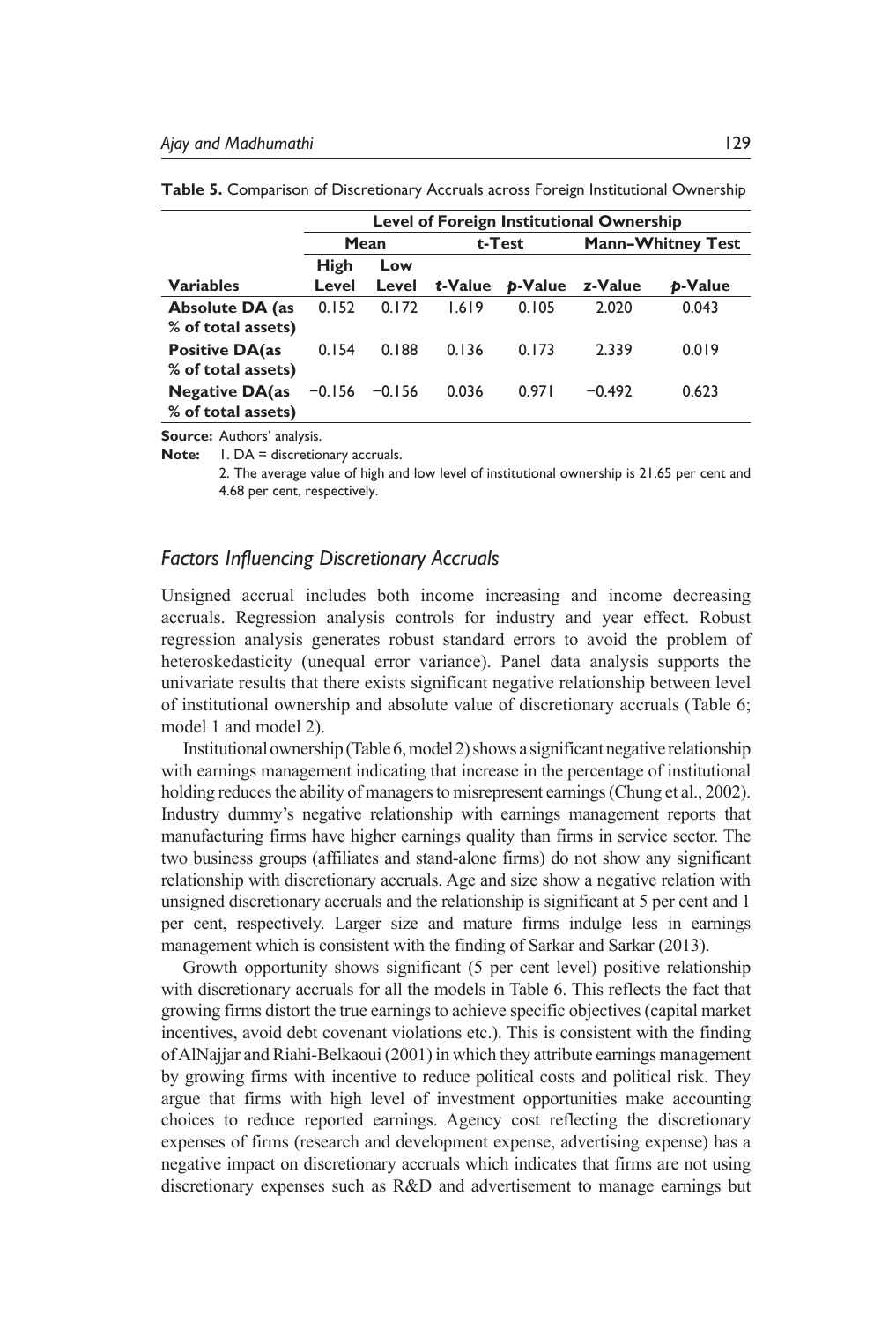resorting to other earnings manipulation technique such as change in depreciation methods, asset life and salvage value estimates (Keating & Zimmerman, 2000).

|                               | Dependent Variable: Unsigned Discretionary Accruals |                                                     |              |               |  |
|-------------------------------|-----------------------------------------------------|-----------------------------------------------------|--------------|---------------|--|
|                               | Model I                                             | Model 2                                             | Model 3      | Model 4       |  |
|                               |                                                     | Coefficients Coefficients Coefficients Coefficients |              |               |  |
|                               | (t stat)                                            | (t stat)                                            | (t stat)     | (t stat)      |  |
| <b>Constant</b>               | 0.191                                               | 0.197                                               | 0.185        | 0.193         |  |
| <b>Level of institutional</b> | $-0.016$                                            |                                                     |              |               |  |
| ownership                     | $(-1.82)*$                                          |                                                     |              |               |  |
| Level of foreign              |                                                     | $-0.015$                                            |              |               |  |
| institutional                 |                                                     | $(-1.70)^*$                                         |              |               |  |
| ownership                     |                                                     |                                                     |              |               |  |
| <b>Institutional</b>          |                                                     |                                                     | $-0.0009$    |               |  |
| ownership                     |                                                     |                                                     | $(-2.89)$ ** |               |  |
| <b>Foreign institutional</b>  |                                                     |                                                     |              | $-0.001$      |  |
| ownership                     |                                                     |                                                     |              | $(-3.03)$ *** |  |
| <b>Group dummy</b>            | 0.018                                               | 0.017                                               | 0.018        | 0.016         |  |
|                               | (1.54)                                              | (1.47)                                              | (1.55)       | (1.46)        |  |
| <b>Industry dummy</b>         | $-0.022$                                            | $-0.021$                                            | $-0.021$     | $-0.020$      |  |
|                               | (0.067)                                             | $(-1.74)^*$                                         | $(-1.77)^*$  | $(-1.67)^*$   |  |
| Leverage                      | 0.055                                               | 0.057                                               | 0.050        | 0.057         |  |
|                               | (1.20)                                              | (1.22)                                              | (1.10)       | (1.23)        |  |
| <b>Performance</b>            | 0.068                                               | 0.058                                               | 0.068        | 0.062         |  |
|                               | (0.36)                                              | (0.30)                                              | (0.36)       | (0.32)        |  |
| <b>Size</b>                   | $-0.012$                                            | $-0.013$                                            | $-0.010$     | $-0.011$      |  |
|                               | $(-2.95)$ ***                                       | $(-3.17)$ ***                                       | $(-2.44)$ ** | $(-2.92)$ *** |  |
| Age                           | $-0.0004$                                           | $-0.0004$                                           | $-0.0004$    | $-0.0004$     |  |
|                               | $(-2.47)$ ***                                       | $(-2.64)$ ***                                       | $(-2.39)$ ** | $(-2.89)$ *** |  |
| <b>Growth opportunity</b>     | 0.427                                               | 0.428                                               | 0.426        | 0.428         |  |
|                               | $(4.84)$ ***                                        | $(4.90)$ ***                                        | $(4.84)$ *** | $(4.91)$ **   |  |
| <b>Agency cost</b>            | $-0.001$                                            | $-0.001$                                            | $-0.001$     | $-0.001$      |  |
|                               | $(-2.08)$ **                                        | $(-2.10)$ **                                        | $(-2.20)$ ** | $(-2.10)$ **  |  |
| <b>Year effect</b>            | <b>YES</b>                                          | <b>YES</b>                                          | <b>YES</b>   | <b>YES</b>    |  |
| F stat.                       | 7.79                                                | 8.06                                                | 8.10         | 8.19          |  |
| R-square                      | 0.512                                               | 0.517                                               | 0.513        | 0.518         |  |
| N                             | 2219                                                | 2184                                                | 2219         | 2184          |  |

**Table 6.** Impact of Institutional and Foreign Institutional Ownership on Unsigned Discretionary Accruals

**Source:** Authors' analysis.

**Note:** 1.\*\*\*, *\*\** and \* indicate that coefficient are statistically significant at 1, 5 and 10 per cent levels, respectively.

 2. Robust regression analysis is employed to obtain heteroskedasticity-robust standard errors.

The level of foreign institutional holding is showing a negative relationship with earnings management, hence supporting the findings of univariate analysis (Table 6, model 3). Foreign institutional holding is negatively related to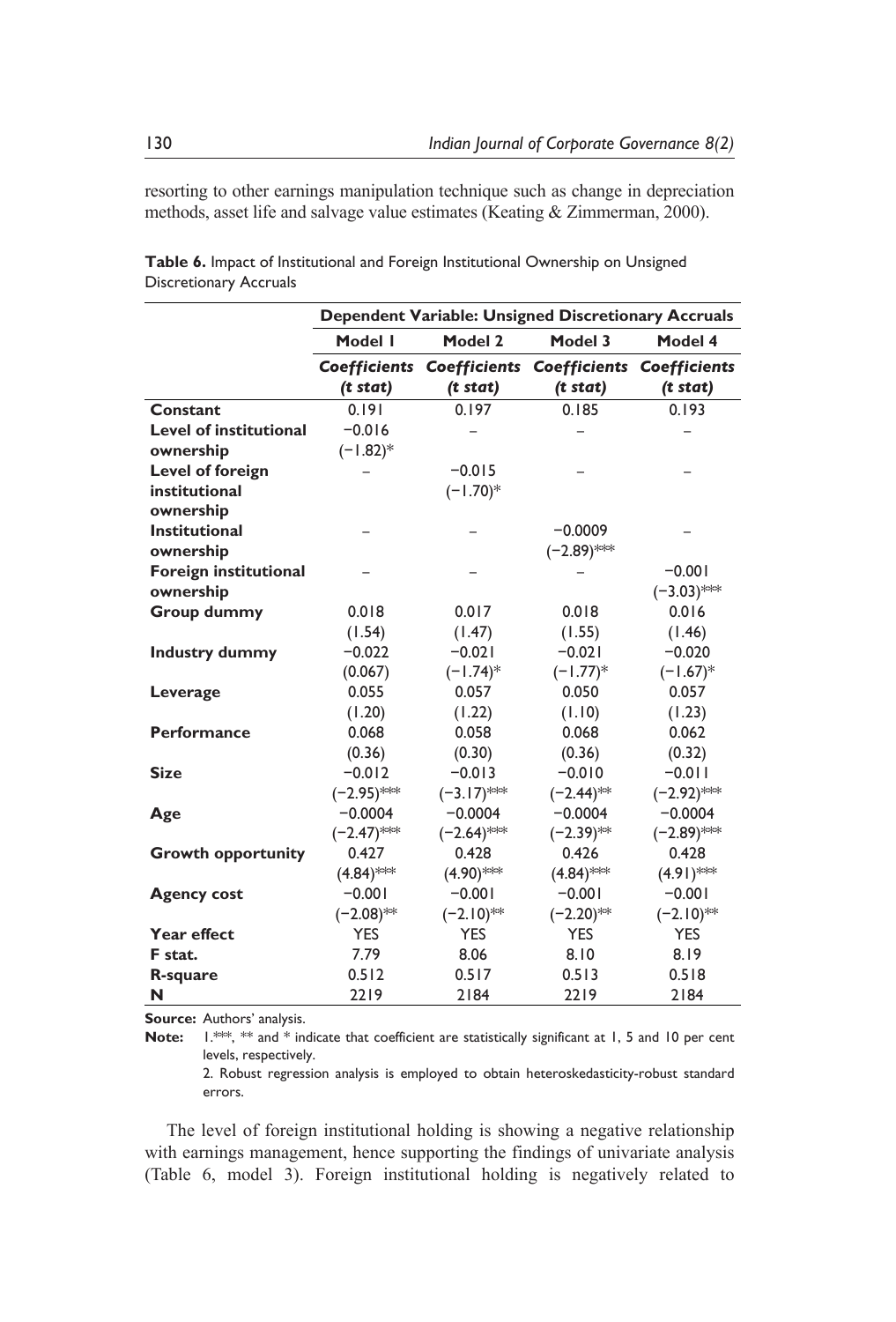discretionary accruals indicating higher earnings quality (Table 6, model 4). Other control variables are showing similar impact on earnings management as found in model 1 and model 2.

Table 7 shows the result of impact of institutional ownership on income increasing and income decreasing accruals. Institutional ownership is negatively related to both positive and negative discretionary accruals (model 1 and model 2). This substantiates the monitoring role of institutional investors for restricting the earnings management practices.

|                           | Dependent Variable: Signed Discretionary Accruals |                                  |                     |                               |  |
|---------------------------|---------------------------------------------------|----------------------------------|---------------------|-------------------------------|--|
|                           | <b>Positive Discretionary</b><br><b>Accruals</b>  |                                  | <b>Accruals</b>     | <b>Negative Discretionary</b> |  |
| <b>Variables</b>          | Model I                                           | Model 2                          | Model 3             | Model 4                       |  |
|                           |                                                   | <b>Coefficients Coefficients</b> | <b>Coefficients</b> | <b>Coefficients</b>           |  |
|                           | (t stat)                                          | (t stat)                         | (t stat)            | (t stat)                      |  |
| Constant                  | 0.130                                             | 0.128                            | 0.154               | 0.177                         |  |
| <b>Institutional</b>      | $-0.001$                                          |                                  | $-0.0006$           |                               |  |
| ownership                 | $(-1.96)$ **                                      |                                  | $(-2.14)$ **        |                               |  |
| Foreign institutional     |                                                   | $-0.001$                         |                     | $-0.0002$                     |  |
| ownership                 |                                                   | $(-3.14)$ ***                    |                     | $(-0.63)$                     |  |
| <b>Group dummy</b>        | 0.018                                             | 0.018                            | $-0.004$            | $-0.005$                      |  |
|                           | (1.04)                                            | (1.02)                           | $(-0.46)$           | $(-0.51)$                     |  |
| Industry dummy            | $-0.020$                                          | $-0.016$                         | $-0.018$            | $-0.021$                      |  |
|                           | $(-0.91)$                                         | $(-0.70)$                        | $(-1.70)^*$         | $(-1.93)*$                    |  |
| Leverage                  | 0.214                                             | 0.230                            | $-0.038$            | $-0.033$                      |  |
|                           | $(2.54)$ ***                                      | $(2.66)$ ***                     | $(-1.35)$           | $(-1.16)$                     |  |
| Performance               | 0.431                                             | 0.451                            | $-0.019$            | $-0.031$                      |  |
|                           | (1.31)                                            | (1.35)                           | $(-0.20)$           | $(-0.30)$                     |  |
| <b>Size</b>               | $-0.013$                                          | $-0.013$                         | 0.001               | $-0.002$                      |  |
|                           | $(-2.13)$ **                                      | $(-2.31)$ **                     | (0.30)              | $(-0.53)$                     |  |
| Age                       | $-0.0001$                                         | $-0.0002$                        | $-0.0006$           | $-0.0007$                     |  |
|                           | $(-0.61)$                                         | $(-1.09)$                        | $(-4.60)$ ***       | $(-4.90)$ ***                 |  |
| <b>Growth opportunity</b> | 0.494                                             | 0.496                            | 0.025               | 0.035                         |  |
|                           | $(7.32)$ ***                                      | $(7.40)$ ***                     | (1.10)              | (1.55)                        |  |
| <b>Agency cost</b>        | $-0.0000$                                         | 0.0000                           | $-0.001$            | $-0.001$                      |  |
|                           | $(-0.06)$                                         | (0.02)                           | $(-2.57)$ ***       | $(-2.77)$ ***                 |  |
| Year effect               | Yes                                               | Yes                              | Yes                 | Yes                           |  |
| F stat.                   | 20.85                                             | 33.95                            | 4.20                | 4.40                          |  |
| R-square                  | 0.669                                             | 0.671                            | 0.044               | 0.047                         |  |
| N                         | 1039                                              | 1022                             | 1180                | 1162                          |  |

### **Table 7. Impact of Institutional and Foreign Institutional Ownership on Signed Discretionary Accruals**

**Source:** Authors' analysis.

Notes: I. \*\*\*, \*\* and \* indicate that coefficient are statistically significant at I, 5 and 10 per cent levels, respectively.

 <sup>2.</sup> Robust regression analysis is employed to obtain heteroskedasticity-robust standard errors.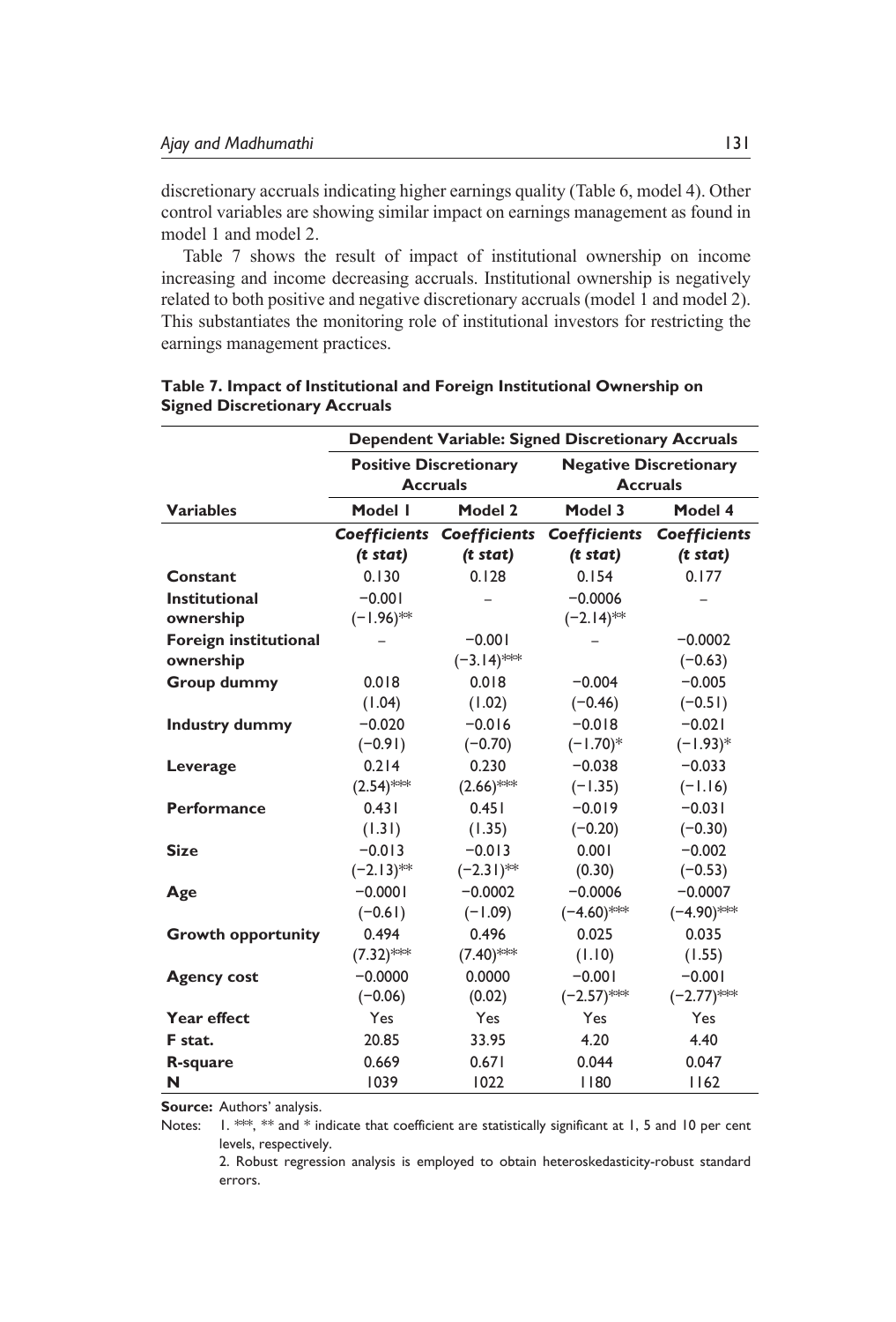The negative impact of foreign institutional ownership is significant only for income increasing accruals (model 3). Leverage is showing a significant positive influence on positive accruals (model 1 and model 2). The result indicates that firms with higher leverage increase their accruals. This is in line with the argument of Watt and Zeimmerman (1986) that firms with higher debt level engage in earnings management to avoid violating debt covenants. Other control variables are showing similar impact on signed discretionary accruals as reported in Table 6.

### *Magnitude of Institutional Ownership and Earnings Management*

Increased level of institutional ownership decreases earnings management (Figure 1) indicating that a negative relationship exists between institutional ownership and earnings equality of firms. At lower quartiles when average institutional ownership is 6 per cent of total equity ownership, the average value of discretionary accruals is 20 per cent of total assets. In the last quarter with average ownership percentage of 39 per cent, the discretionary accruals reduce to 13.5 per cent of total assets. The maximum benefit of holding institutional ownership for reducing earnings management is when the average percentage of institutional holding over 6-year period is above 15.3 per cent. This reduction confirms that presence of institutional investors above 15.4 per cent in a firm maintains the quality of reported earnings. Similar trend is observed between foreign equity ownership and discretionary accruals (Figure 2).



**Figure 1.** Average Discretionary Accruals versus Institutional Ownership

**Source:** Authors' analysis.

**Note:** Institutional ownership is divided into four quartiles based on their equity ownership in a firm over 6 years (2008–2013).

As foreign institutional ownership increases the accruals level reduces indicating higher earnings quality. The maximum benefit at which earnings management is reduced drastically (8.5–16.4 per cent) is at average foreign institutional ownership of 13.42 per cent.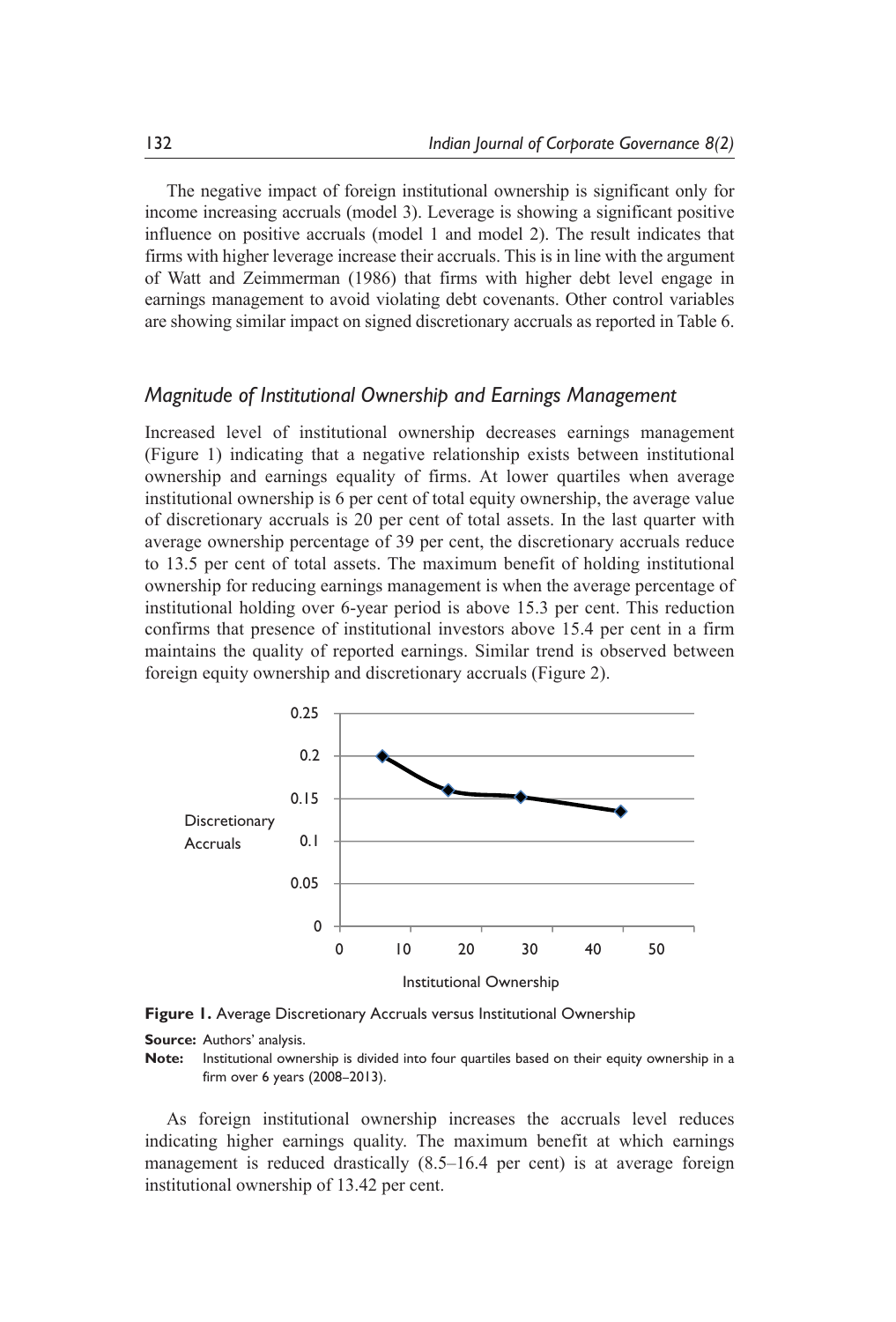

**Figure 2.** Average Discretionary Accruals versus Foreign Institutional Ownership

**Source:** Authors' analysis.

**Note:** Foreign institutional ownership is divided into four quartiles based on their equity ownership in a firm over 6 years (2008–2013).

# **Conclusion and Scope for Future Research**

The equity participation of institutional investors is steadily increasing in Indian firms. Comparison across levels of institutional ownership indicates higher earnings quality for firms with substantial institutional ownership. Considering other firm specific factors such as leverage, size, age, performance, growth opportunity and agency cost the result provides support for active monitoring hypothesis indicating that institutional investors with substantial investment in a firms monitors the accounting choices made by managers. Large institutional shareholding reduces the ability of management in using discretionary accruals opportunistically. Similar evidence is found for foreign institutional ownership. Managerial control is beneficially exercised when institutional ownership is higher than 15.3 per cent and foreign institutional ownership is higher than 13.42 per cent.

Managers have an incentive to report higher profits using income increasing accruals. Similarly reported profits can be decreased using income decreasing accruals. The result supported the hypothesis that institutional ownership reduces the practice of both positive and negative accrual management.

Discretionary expenditure (such as research and development and advertising) are found to be increasing the quality of earnings which shows that firms may use other method of accounting discretion such change in depreciation methods to manage earnings. The difference in the earnings management practices between industries is significant. Service sector firms have lower quality of earnings than manufacturing firms. Larger and matured firms are found to be having higher earnings quality reflecting the fact that such firms consider reputation costs while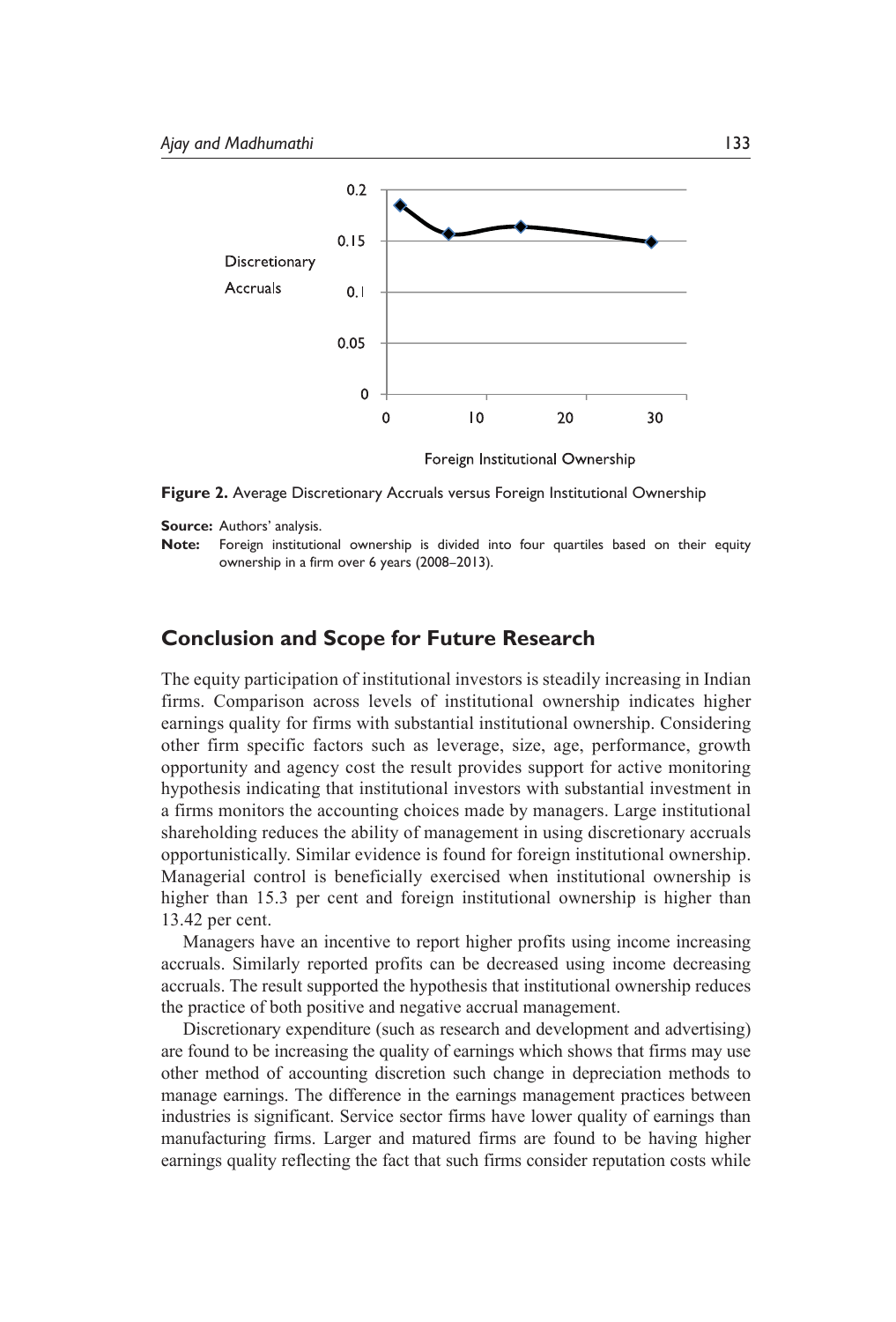engaging in earnings management compared to small-sized firms. Firms would have established higher credibility over the years of their operation and are considered by the market to report more reliable information to shareholders. Firms with higher growth opportunities are found to have lower quality of earnings.

The positive influence of institutional ownership on earnings management practices (accounting based) can be substantiated with real earnings management practices such as price discounts to temporarily increase sales; overproduction to report lower cost of goods sold; reduction of discretionary expenditures to improve reported margins (Roychowdhury, 2006). Future study can consider the role of family ownership on restricting the monitoring role of institutional ownership.

# **Appendix**

|                  | $TA_{i} = \Delta CA_{i} - \Delta CASH_{i} - \Delta CL_{i} - DEPAMOR_{i} + STD_{i}$ |
|------------------|------------------------------------------------------------------------------------|
| where            |                                                                                    |
| $\Delta CA$      | $=$ change in current assets in year $t$                                           |
| $\triangle CASH$ | $=$ change in cash and cash equivalents in year $t$                                |
| $\Delta CL$      | $=$ change in current liabilities in year $t$                                      |
| DEPAMOR.         | $=$ depreciation and amortisation expense in the year $t$                          |
| STD <sub>.</sub> | $=$ change in short-term debt in year $t$                                          |

After calculating total accruals next step is to calculate discretionary accruals. This study measures discretionary accruals using modified Jones model (Dechow et al., 1995). In the modified Jones model total accrual is identified as the function several variables as shown below:

$$
\frac{TA_{\text{r}}}{A_{\text{r-1}}} = \text{ }\beta_{{\text{l}}}\!\!\left(\frac{1}{A_{\text{r-1}}}\!\right)\!\!+\text{ }\beta_{{\text{2}}}\!\!\left(\frac{\Delta REV_{\text{r}}-\Delta REC_{\text{r}}}{A_{\text{r-1}}}\!\right)\!\!+\text{ }\beta_{{\text{3}}}\!\!\left(\frac{PPE_{\text{t}}}{A_{\text{r-1}}}\!\right)\!\!+\text{ }\varepsilon
$$

where

*TA*  $\frac{H_1}{A_1}$  total accruals scaled down by total assets in the year *t* − 1 *t*−1 1  $\frac{1}{A_{t-1}}$  = total assets in the year *t* − 1

 $\triangle REV$ <sub>r</sub>  $\triangle REC$  $\frac{t}{A_{t-1}}$ *t* − − 1 = difference between change in revenue and change in receivables in

the year *t* scaled down by total assets in the year  $t - 1$ 

*PPE*  $\frac{1}{A_{t-1}}$ *t*− 1  $=$  gross property, plant and equipment in the year  $t$  scaled down by total asset

in the year  $t - 1$ 

 $\beta_1$ ,  $\beta_2$  and  $\beta_3$  = are the regression coefficients

 $\varepsilon$  = represents the residual of the model which is captured as the discretionary accruals in the year *t*.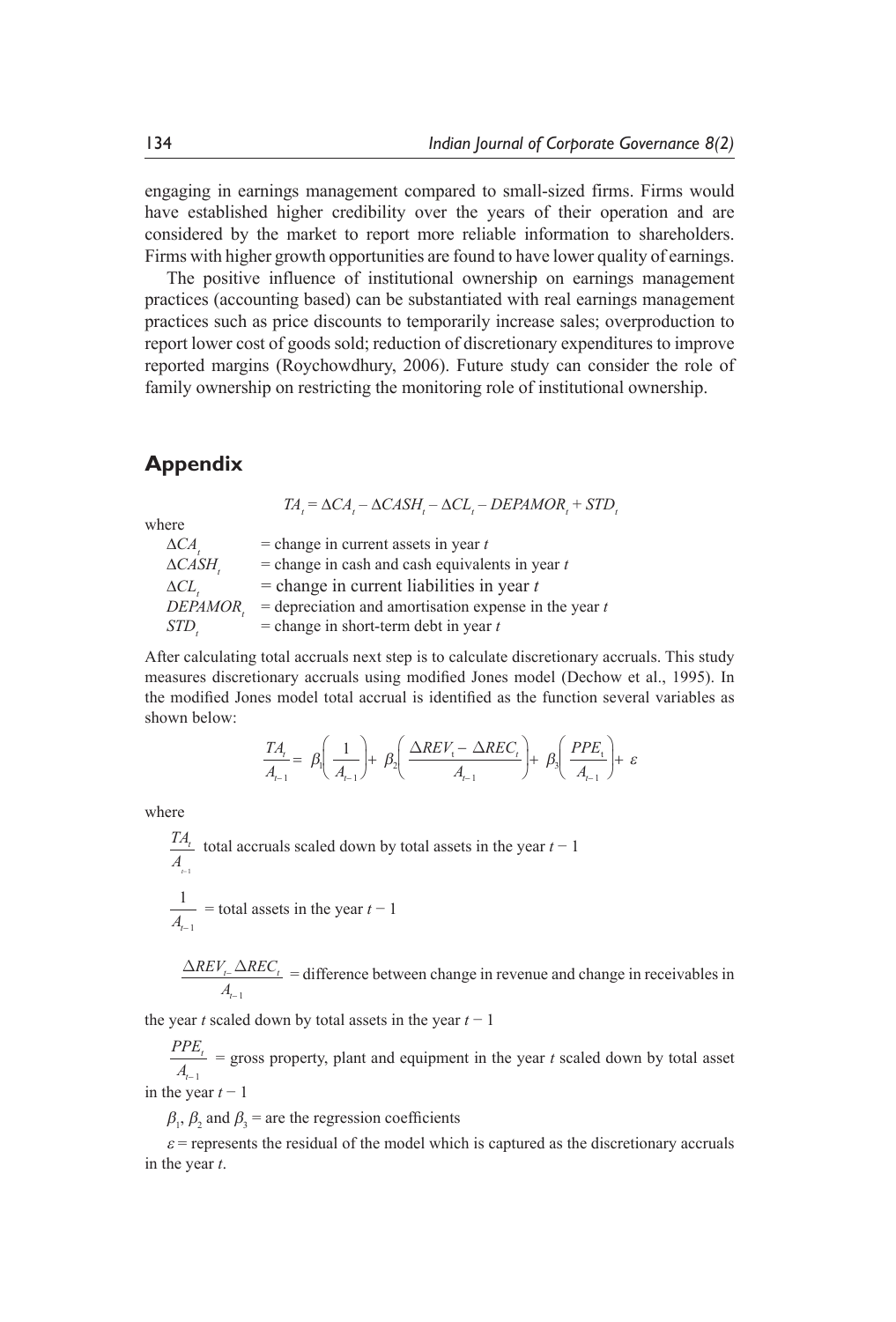#### **References**

- Ajit D., Sarat M., & Verma, V.K. (2013). Earnings management in India. Working Paper, SEBI DRG Study.
- AlNajjar, F., & Riahi-Belkoui, A. (2001). Growth opportunities and earnings management. *Managerial Finance*, *27*(2), 72–81.
- Beuselinck, C., & Deloof, M. (2014). Earnings management in business groups: Tax incentives or expropriation concealment. *The International Journal of Accounting*, *49*(1), 27–52.
- Bhaduri, S.N. (2002). Determinants of corporate borrowing: Some evidence from the Indian corporate sector. *Journal of Economics and Finance*, *26*(2), 200–215.
- Brous, P.A., & Kini, O. (1994). The valuation effects of equity issues and the level of institutional ownership: Evidence from analysts' earnings forecasts. *Financial Management*, *23*(1), 33–46.
- Burns, N., Kedia, S., & Lipson, M. (2010). Institutional ownership and monitoring: Evidence from financial misreporting. *Journal of Corporate Finance*, *16*(4), 443–455.
- Bushee, B.J. (1998). The influence of institutional investors on myopic R&D investment behavior. *The Accounting Review*, *73*(3), 305–333.
- Chung, R., Firth, M., & Kim, J.B. (2002). Institutional monitoring and opportunistic earnings management. *Journal of Corporate Finance*, *8*(1), 29–48.
- Dechow, P., Sloan, R., & Sweeney, A. (1995). Detecting earnings management. *The Accounting Review*, *70*(2), 193–225.
- Dechow, P.M., & Skinner, D.J. (2000). Earnings management: Reconciling the views of accounting academics, practitioners and regulators. *Accounting Horizons*, *14*(2), 235–250.
- Ghosh, A., & Moon, D. (2010). Corporate debt financing and earnings quality. *Journal of Business Finance & Accounting*, *37*(5–6), 538–559.
- Ghosh, S. (2011). Firm ownership type, earnings management and auditor relationships: Evidence from India. *Managerial Auditing Journal*, *26*(4), 350–369.
- Gillan, S.L., & Starks, L.T. (2003). Corporate governance, corporate ownership, and the role of institutional investors: A global perspective. *Journal of Applied Finance*, *13*(2), 4–22.
- Graham, J., Harvey, J., & Rajgopal, S. (2005). The economic implications of corporate financial reporting. *Journal of Accounting and Economics*, *40*(1–3), 3–73.
- Jensen, M.C. (1986). Agency costs of free cash flow, corporate finance, and takeover. *American Economic Review*, *76*(2), 323–329.
- Jones, J.J. (1991). Earnings management during import relief investigations. *Journal of Accounting Research*, *29*(2), 193–228.
- Keating, A.S., & Zimmerman, J.L. (2000). Depreciation-policy changes: Tax, earnings management, and investment opportunity incentives. *Journal of Accounting and Economics*, *28*(3), 359–389.
- Kim, J.B., & Yi, C.H. (2006). Ownership structure, business group affiliation, listing status, and earnings management: Evidence from Korea. *Contemporary Accounting Research*, *23*(2), 427–464.
- Kim, Y., Liu, C., & Rhee, S.G. (2003). The relation of earnings management to firm size. Working Paper, University of Hawaii. Retrieved from http://www2.hawaii.edu/~fima/ Working\_Papers/2003\_papers/WP03-02.pdf
- Koh, P.S. (2003). On the association between institutional ownership and aggressive corporate earnings management in Australia. *The British Accounting Review*, *35*(2), 105–128.